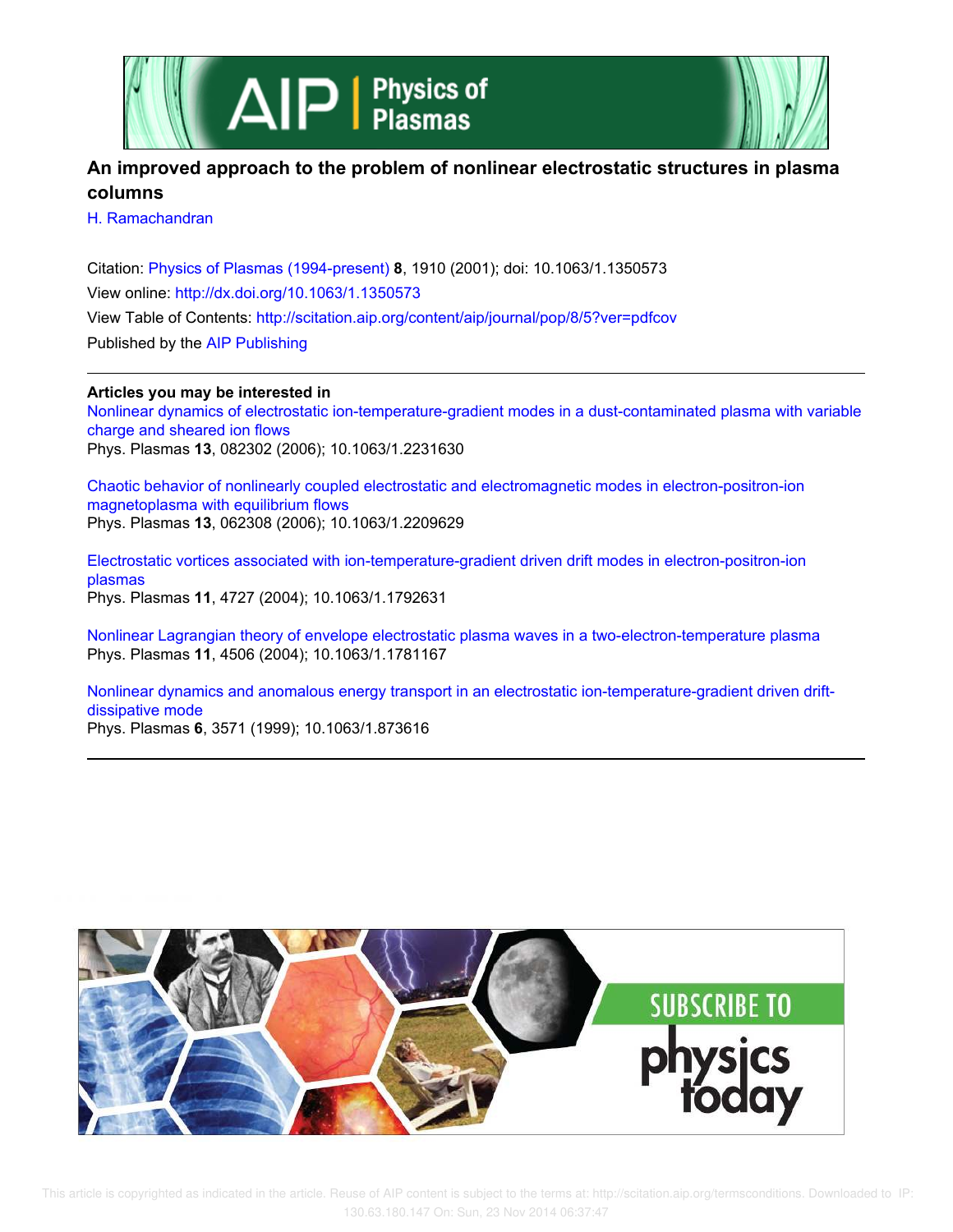# **An improved approach to the problem of nonlinear electrostatic structures in plasma columns\***

H. Ramachandran<sup>†,a)</sup> *Institute for Plasma Research, Bhat, Gandhinagar 382 428, India*

(Received 25 October 2000; accepted 14 December 2000)

An improved method of solving for the structure of nonlinear electrostatic structures in plasma columns is presented. The fully nonlinear solution of the Trivelpiece–Gould (GT) mode has been obtained both for the case where the perpendicular mode structure is held constant and for the case where it is a function of the nonlinear amplitude. Unlike conventional approaches, the perpendicular structure of the mode is permitted to vary with amplitude. Temperature effects and radial profile effects are included in this treatment. The results are compared with those obtained if the perpendicular eigenmode is held constant and with the literature. © *2001 American Institute of Physics.* [DOI: 10.1063/1.1350573]

### **I. INTRODUCTION**

Nonlinear structures are commonly observed in plasma systems and plasma columns are no exception. At the low frequency end, ion-acoustic structures are observed in neutral plasma columns. At higher frequencies, electron solitary waves are observed<sup>1-3</sup> that are the nonlinear development of the Trivelpiece–Gould  $(GT)$  mode.<sup>4</sup> The common understanding of these modes is that the perpendicular response of the modes is linear while the nonlinear effects are seen in the parallel response. The resulting equation has been solved with different kinds of approximations to yield solitary waves.<sup>1,2,5</sup> These approaches have attempted to deal with the nonlinear parallel response while retaining the perpendicular response as linear. The problem has also been explored by the direct solution of the two-dimensional (2D) Poisson equation<sup>6</sup> and through a  $2\frac{1}{2}D$  particle-in-cell (PIC) simulation.<sup>7</sup> These numerical studies found that the perpendicular profile remains close to the undistorted value, and concluded that the existing techniques were acceptable. However, the numbers from these two studies did not agree with each other and with experiments.

In this paper, an alternate approach to the analysis of GT waves is presented that improves on the existing treatments, not only of the parallel nonlinearity but also includes the effects of nonlinearity in the perpendicular response. The next section presents an exact treatment of the parallel nonlinearity for the case where the perpendicular mode structure can be treated as undistorted. Closed form solutions are obtained that compare well with the numerical calculations. Section III extends the results to the case of warm plasma columns. Section IV then introduces a method to include nonlinear effects in the perpendicular response as well. The method is applied to various interesting configurations to generate solutions that take temperature as well as radial profiles into account. The results are found to be in agreement with most of the existing results in the relevant limits, and provides a means to interpret the various studies. The paper concludes with Sec. V, where the technique developed here is reviewed for its general applicability to similar problems.

# **II. AN EXACT TREATMENT OF THE PARALLEL NONLINEARITY FOR THE CASE OF LINEARIZED PERPENDICULAR RESPONSE**

The problem of the nonlinear GT mode propagating in a strongly magnetized plasma column that is axially infinite  $(see Fig. 1 for schematic)$  is best discussed via the theory of Bernstein–Greene–Kruskal  $(BGK)^8$  modes. In the frame of the solitary wave, the potential structure is time invariant, and the energy of a particle, *E*, becomes a conserved quantity. The electron and ion distributions can therefore be described as functions of *E* alone. For GT modes, we simplify further by treating the ions as stationary, i.e.,  $n_i \equiv n_0$  where  $n_0$  is the plasma density in the absence of the wave. For a cold plasma column, therefore, the plasma charge density at any point is given by  $\rho = en_0(1 - 1/\sqrt{1 + \tilde{\phi}/M^2})$ , where  $\tilde{\phi}$  $=2e(\phi-\phi_0)/m_e u_{\text{GT}}^2$  is the change in potential due to the wave normalized to  $mu_{GT}^2/2$  and  $M^2 = u_0^2/u_{GT}^2$  is the Mach number of the solitary wave. Here,  $-e$  and  $m_e$  are the charge and mass, respectively, of electrons, and  $u_{GT}$  is the Trivelpiece–Gould velocity<sup>4</sup> of the wave. In the frame of the wave,  $u_0$  appears as the asymptotic velocity of the incoming electron beam. If the column were non-neutral, the ion contribution would be missing. Poisson's equation becomes

$$
\nabla_{\perp}^{2} \psi + \frac{\partial^{2} \psi}{\partial \zeta^{2}} = P \left[ 1 - \frac{1}{\sqrt{1 - \psi}} \right],
$$
 (1)

where  $\psi = \tilde{\phi}/M^2$  is the fraction of the potential to its wavebreaking value, and the coordinates  $(\rho, \zeta) = (r/a, z/a)$  have been normalized to the inner radius of the boundary. *P*  $=2\omega_{pe}^2a^2/u_0^2$  is the main parameter of this nonlinear problem. Other parameters appear through the perpendicular profile of the plasma, but for a uniform plasma cylinder in an infinite magnetic field, *P* completely characterizes the non-

<sup>\*</sup>Paper UI2 2, Bull. Am. Phys. Soc. 45, 291 (2000).

<sup>†</sup> Invited speaker.

a)Electronic mail: hari@ipr.res.in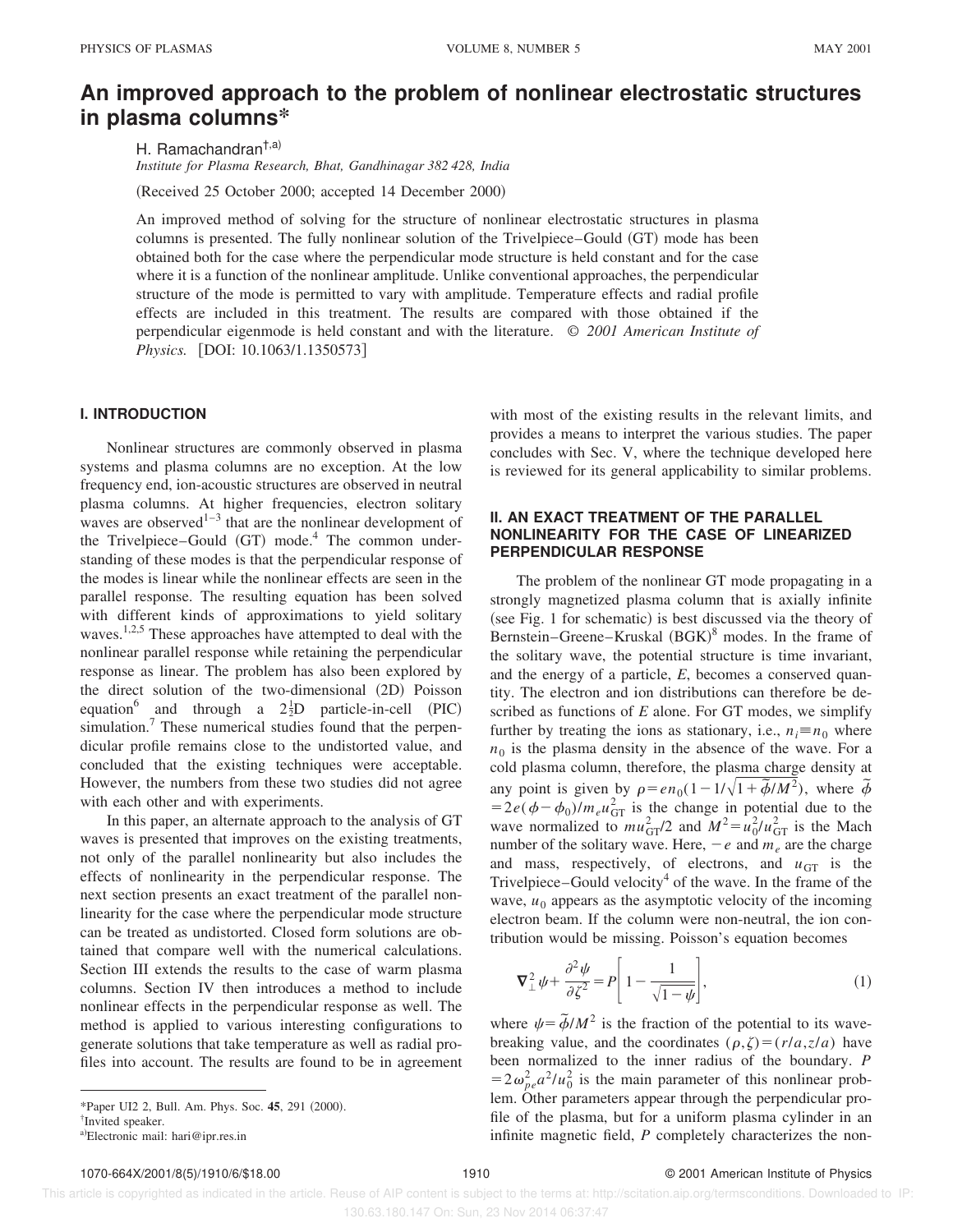

FIG. 1. Geometry of the system under study. An infinite axial magnetic field is assumed present and the boundary at  $r=a$  is grounded. The background plasma properties are assumed to depend only on *r*.

linear problem. It should be noted that Eq.  $(1)$  is applicable to both neutral and non-neutral plasma columns. In the neutral case, the factor of 1 inside the square brackets represents the ion charge and in the non-neutral case, it represents the equilibrium charge density of the plasma column.

The linear theory of the GT mode can be obtained from Eq.  $(1)$  by expanding the right-hand side of the equation

$$
\frac{1}{\rho} \frac{\partial}{\partial \rho} \left( \rho \frac{\partial \psi}{\partial \rho} \right) - k_{\parallel}^2 \psi = -\frac{P}{2} \psi.
$$
 (2)

This equation is for the  $\theta$ -symmetric mode, and its solution is  $\psi = g(\zeta)J_0(\lambda_{01}\rho)$ . The term on the right-hand side of Eq. (2) is what permits an oscillatory solution along  $\zeta$ . When the mode is nonlinear, the right-hand side of Eq.  $(1)$  yields sufficient charge density to make the solution oscillatory near the peak of the structure, but is underdense in the tail. Thus, the far away regions are exponential along  $\zeta$ .

Using the separability ansatz,  $\psi(\rho,\zeta)=g(\zeta)\psi_{\perp}(\rho)$ , Eq. (1) can be reduced to an equation in  $\zeta$  by applying  $\langle \psi_{\perp} |$  to the equation:

$$
\frac{d^2g}{d\xi^2} - k_\perp^2 g = -\frac{\left\langle \psi_\perp \middle| P \middle| \frac{1}{\sqrt{1 - g \psi_\perp}} - 1 \middle| \right\rangle}{\left\langle \psi_\perp \middle| \psi_\perp \right\rangle}.
$$
\n(3)

Here, *P* has been left inside the averaging operator since it may, in general, be a function of  $\rho$ . Equation (3) can be reduced to potential form

$$
\frac{1}{2}\left(\frac{dg}{dz}\right)^2 - \frac{k_\perp^2 g^2}{2} = -\frac{\left\langle \psi_\perp \left| P \left| \frac{2}{\psi_\perp} (1 - \sqrt{1 - g \psi_\perp}) - g \right| \right\rangle}{\left\langle \psi_\perp \left| \psi_\perp \right\rangle \right.} \right). \tag{4}
$$

The effective potential,  $V_g(g)$ , corresponding to Eq. (4) is given by

$$
V_g(g) = -\frac{k_{\perp}^2 g^2}{2} + \frac{\left\langle \psi_{\perp} \left| P \left[ \frac{2}{\psi_{\perp}} (1 - \sqrt{1 - g \psi_{\perp}}) - g \right] \right\rangle}{\left\langle \psi_{\perp} \right| \psi_{\perp} \right\rangle}.
$$
\n(5)



FIG. 2. Figure showing the normalized velocity of the solitary wave as a function of its normalized peak potential. The solid line is Eq.  $(9)$ . The dotted–dashed line comes from the solution of Eq. (7). The dotted line is the result of truncating the nonlinearity to order that yields the KdV equation. The dashed line is from Ref.  $5$ , Eq.  $(7)$ .

The zeros of  $V_g(g)$  yield the solitary wave amplitude. To connect the amplitude of the wave to its speed, we take the linear limit of Eq.  $(5)$ :

$$
V_g(g) = \left(-\frac{k_{\perp}^2}{2} + \frac{P_0 \alpha}{4}\right)g^2 + \mathcal{O}(g^3),\tag{6}
$$

where  $\alpha = \langle \psi_{\perp} | P \psi_{\perp} \rangle / P_0 \langle \psi_{\perp} | \psi_{\perp} \rangle$  and  $P_0$  is the on-axis value of *P*.  $k_{\perp}$  and  $P_0\alpha$  are connected by the requirement  $k_{\perp}^2 \ge P_0 \alpha/2$ . The amplitude must go to zero in the linear limit, which requires that the coefficient of  $g^2$  becomes zero. Simultaneously, the velocity  $u_0$  becomes the GT velocity. Thus,  $2k_{\perp}$  /*P*<sub>0</sub>  $\alpha = P_{0 \text{ max}}$  /*P*<sub>0</sub> $= u_0^2/u_{\text{GT}}^2 = M^2$ . Equation (5) therefore becomes

$$
\frac{V_g(g)}{P_0 \alpha} = -\frac{M^2 g^2}{4} + \frac{\left\langle \psi_\perp \left| P \left[ \frac{2}{\psi_\perp} (1 - \sqrt{1 - g \psi_\perp}) - g \right] \right\rangle}{\left\langle \psi_\perp \right| P \psi_\perp \right\rangle}.
$$
\n(7)

Since  $V_g(g)$  is zero at the peak of the wave, Eq. (7) immediately yields the connection between *M*, the Mach number of the wave, and  $g_0$ , its normalized peak potential, for the fully nonlinear GT mode.

Figure 2 presents the *M* vs  $\tilde{\phi}_0 = g_0 M^2$  curve for the case of a uniform background (i.e.,  $\alpha=1$ ). The dotted–dashed line is obtained by numerically evaluating Eq. (7) using  $\psi_{\perp}$  $=J_0(\lambda_{01}\rho)$ . Also plotted is the result obtained if the nonlinearity is only kept to  $O(g^3)$ . The dashed line is the result of [Ref. 5, Eq. (7)]. If  $\psi_{\perp}$  is approximated by  $1-\rho^2$ , the integrals in Eq.  $(7)$  can be done explicitly, yielding

$$
\frac{V(g)}{P_0 \alpha} = -\frac{M^2 g^2}{4} + \left[ \frac{4(1-g)^{3/2}}{g} - \frac{4}{g} + 6 - \frac{3g}{2} \right].
$$
 (8)

The  $M(\tilde{\phi})$  curve is obtained from setting  $V(g_0)$  in Eq. (8) to zero

$$
M^{2} = \frac{16(1-g)^{3/2} - 16 + 24g - 6g^{2}}{g^{3}}.
$$
 (9)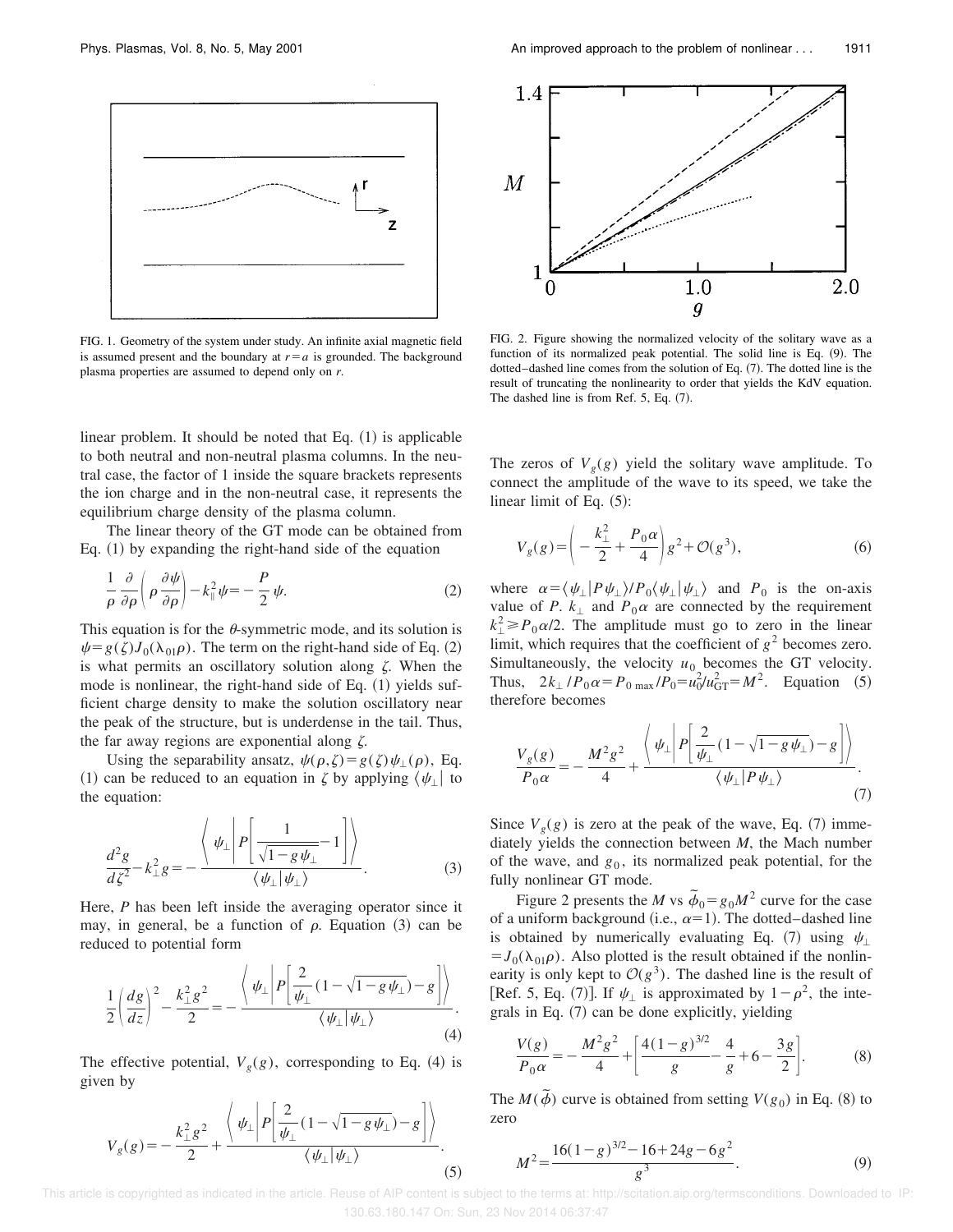

FIG. 3. The same data in Fig. 2 plotted against charge content (normalized to background charge in electrons). The  $+$  symbols represent the result obtained by numerically integrating Eq.  $(10)$  while the solid line is the result of using Eq.  $(11)$ .

This is the solid line plotted in Fig. 2. The result is extremely close to the value obtained by numerically evaluating Eq.  $(7)$ with  $J_0(\lambda_{01}\rho)$  as the eigenmode.

Since the experimental diagnostic in non-neutral systems to detect such waves is the capacitive probe, it is of interest to know the fractional change in charge that corresponds to a value of *g*. The charge content per unit length in the column for a radial profile that is uniform is given by  $\int_0^1 \rho \, d\rho$  $=$  -1/2 in normalized units. The additional charge added by the presence of the wave is given by

$$
\int_0^1 \rho \left( 1 - \frac{1}{\sqrt{1 - g \psi_{\perp}}} \right) d\rho. \tag{10}
$$

The integral can be evaluated for  $\psi_{\perp} = 1 - \rho^2$  to yield

$$
\frac{\delta n}{n_0} = \frac{1}{g} [2(1 - \sqrt{1 - g}) - g].
$$
\n(11)

The plot of  $M(\delta n/n)$  is presented in Fig. 3. The  $+$  symbols correspond to  $\psi_{\perp} = J_0(\lambda_{01}\rho)$  while the solid line is the result of Eq.  $(11)$ . The non-neutral result (Ref. 3, Fig. 6 and text following) is that  $M=1.07$  for  $\delta n/n=0.1$ . This is in agreement with both curves in Fig. 3. However, this agreement should be treated with caution, since the experiment had the plasma filling only a quarter of the volume of the chamber. The effect of a radial profile will be examined later in this paper, but to anticipate the findings, it appears that the nonlinearly correct solution for a case where the plasma fills a quarter of the volume roughly agrees with the simple analysis of this section for the uniform case (i.e.,  $\alpha=1$ ).

# **III. INCLUDING TEMPERATURE EFFECTS**

The cold beam treatment of GT waves is quite successful in explaining most of the experimental features observed, where the nonlinearity is weak. However, the fully nonlinear wave structure is dominated by the singularity in the charge density in Eq.  $(1)$ . This singularity is removed if temperature effects are present. This section presents an analytic formula for the charge density that includes the effects of temperature. The formula is derived not for a Maxwellian, however, but for a Lorentzian distribution. Numerically, there is no difficulty in treating a Maxwellian distribution. The use of the Lorentzian model has been for the sake of extracting an explicit expression for the charge density.

The electron distribution in the wave frame is assumed to be

$$
f(E) \propto \frac{1}{(E - E_0)^2 + \delta^2},\tag{12}
$$

where  $\delta$  is the energy spread in the beam. The fractional charge density,  $\Lambda(\psi)$ , is then determined by the integral

$$
\Lambda(\psi) = C_0 \int_{\psi}^{\infty} \frac{1}{\left[ (1 - E)^2 + \Delta^2 \right] \sqrt{E - \psi}} dE,\tag{13}
$$

where  $C_0$  is a normalization constant and all quantities have been normalized with respect to  $E_0$ , the central energy of the beam. This integral can be obtained in closed form and yields

$$
\Lambda(\psi) = \sqrt{\frac{1+\Delta^2}{(1-\psi)^2 + \Delta^2} \frac{\sqrt{1+\Delta^2}-1}{\sqrt{(1-\psi)^2 + \Delta^2} - (1-\psi)}} - 1.
$$
\n(14)

It is simple to show that this expression reduces to the cold beam result when  $\Delta \rightarrow 0$ . For small  $\Delta$ ,

$$
\Lambda(\psi) = \frac{1}{\sqrt{1-\psi}} - 1 + \mathcal{O}(\Delta^2). \tag{15}
$$

However, Eq. (14) is always nonsingular for  $\Delta \neq 0$ , which means that the singular point,  $g=1$ , that appears in the analysis of the preceding sections is now eliminated.

Equation  $(14)$  can be compared to Ref. 5, Eq.  $(5)$ ,

$$
\rho(\psi) = 2 \left[ 1 + \frac{1}{\rho^2} \psi - \frac{1}{\sqrt{1 - \psi}} - \frac{\Delta^2}{5} \frac{\psi}{(1 - \psi)^{5/2}} \right],\tag{16}
$$

where  $\rho^{-2} \propto M^2$  is a constant to be determined, and the temperature normalization has been converted using  $\alpha$  $=3.75/\Delta^2$ , as that yields the best fit between the two model distributions. Equation  $(16)$  is derived from a Maxwellian distribution, rather than a Lorentzian as done here. However, Eq. (16) retains the singular behavior at  $g=1$ , which should have been eliminated once thermal effects were included.  $\psi$ in Eq.  $(16)$  is the same as  $g$  in the current problem, as the analysis has been reduced to a one-dimensional problem by assuming the perpendicular dependence to be  $J_0(\lambda_{01}r/a)$ . This is in contrast to Eq. (14) where  $\psi$  is still completely general. Given the Lorentzian distribution, the expression is exact.

The analysis of the preceding section can be repeated, with the warm plasma charge density given by Eq.  $(14)$ . The resulting potential equation becomes

$$
\frac{1}{2}\left(\frac{dg}{dz}\right)^2 - \frac{k_\perp^2 g^2}{2} = -\frac{\langle\psi_\perp|P\int_0^g \Lambda(u\psi_\perp)du\rangle}{\langle\psi_\perp|\psi_\perp\rangle}.
$$
 (17)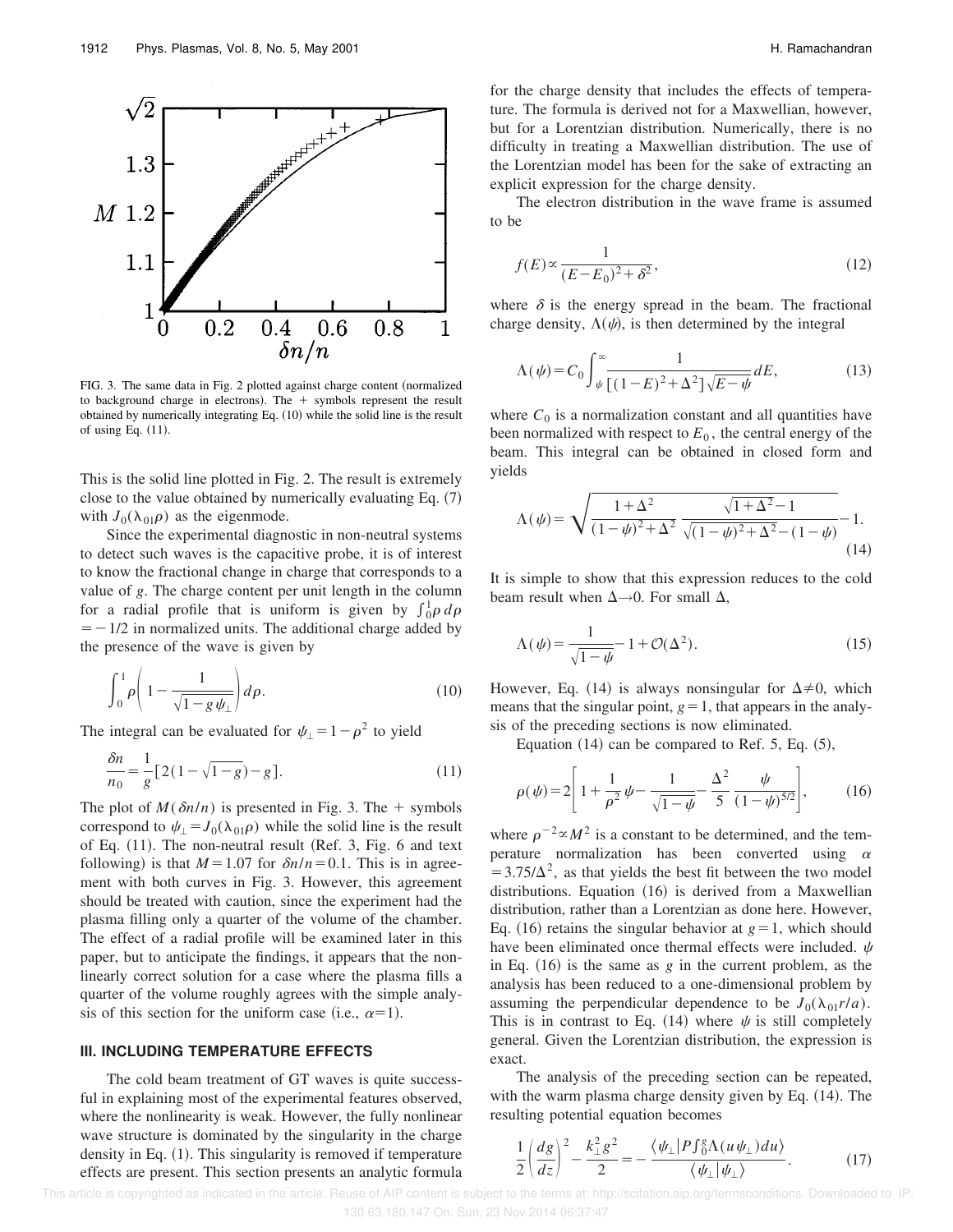

FIG. 4. Figure showing the Mach number, *M*, as a function of peak potential  $gM<sup>2</sup>$ , for a warm plasma. The dotted line is the analytic cold result of Fig. 1. The dashed line is the equivalent result from Eq. (18) with  $\Delta=0.15$ . The  $\times$  symbols correspond to the numerical procedure of Sec. III for the case of  $\Delta$ =0 and the asterisks correspond the the case of  $\Delta$ =0.15. These results are for the case where the plasma uniformly fills the chamber. The solid line is the result obtained in Ref. 6, Fig. 2, which is a result of numerically solving Eq. (1) on a grid. Note: The data from Ref. 6 was linearly scaled in  $\phi$  to agree with the numerics in the linear limit.

Following the same arguments below Eq.  $(4)$ , the following is obtained:

$$
M^{2} = \frac{\beta(\Delta)}{g^{2}} \frac{\langle \psi_{\perp} | P \int_{0}^{g} \Lambda(u \psi_{\perp}) du \rangle}{\langle \psi_{\perp} | P \psi_{\perp} \rangle}, \qquad (18)
$$

where, for the case of a uniform plasma column ( $P = P_0$ ),

$$
\frac{1}{\beta(\Delta)} = 2 \left[ \frac{1}{1 + (0.75\Delta)^2} - \frac{1}{2\sqrt{1 + (0.75\Delta)^2}} \right]
$$
(19)

is the quantity required to make  $M \rightarrow 1$  as  $\psi \rightarrow 0$ . Equation (18) is analogous to Eq. (7) with  $V_g$  set to zero. The dashed line in Fig. 4 is obtained from Eq. (18) for a case of  $\Delta$ =0.15. As can be seen, the effect of temperature is to reduce the peak Mach number that can be achieved. It is worth noting that  $\Lambda(\psi)$ , which is defined in Eq. (14), needs to be evaluated with care as it involves some very delicate cancellations. The approach used was to fit the function using Chebyshev polynomial fits, which also solved the problem of evaluating the indefinite integral in Eq.  $(18)$  (Ref. 9, p. 190).

Equation  $(5)$  of Ref. 5 can also be used to generate a dispersion curve. When converted into a potential form, it yields  $[Ref. 5, Eq. (7)]$ 

$$
U(\psi) = C - 2\left(\psi + \frac{\psi^2}{2\rho^2} + 2\sqrt{1 - \psi} + \frac{\Delta^2}{7.5} \frac{2 - 3\psi}{(1 - \psi)^{3/2}}\right).
$$
\n(20)

This equation, however, does not have the correct properties near  $\psi$ =1<sup>-</sup>. Recognizing  $\rho \propto M^{-2}$ , Eq. (20) reduces to

$$
M^{2} = C_{1} \Delta^{2} \frac{3 \psi - 2}{\psi^{2} (1 - \psi)^{1.5}} + \cdots
$$
 (21)

near  $\psi=1$  ( $C_1$  is a positive constant). It is clear that *M* increases without bound near  $\psi=1$ , which is unacceptable.

#### **IV. INCLUDING PERPENDICULAR NONLINEARITIES**

In an earlier paper, $10$  a technique was briefly presented to solve for the structure of the sheath due to an electron beam reflected by a potential barrier. This technique is elaborated here and applied to the problem of nonlinear waves.

The use of separation of variables in nonlinear problems is not new. The nonlinear Schrödinger equation has long been known to be exactly separable for certain types of nonlinearities.<sup>11</sup> The nonlinear equation in this paper,

$$
\nabla_{\perp}^{2} \psi + \frac{\partial^{2} \psi}{\partial \zeta^{2}} = -P \Lambda(\psi), \qquad (22)
$$

where  $\Lambda(\psi)$  is defined in Eq. (14), is not, however, exactly separable. However, an asymptotic treatment may be used on this problem that is analogous to that used in studies of planetary and solar magnetotails.<sup>12</sup> The idea that is exploited here is that the perpendicular structure is only a weak function of the parallel dependence, and to good accuracy may be parametrized by the mode amplitude at the current axial location:

$$
\psi(\rho,\zeta) = g(\zeta)\psi_{\perp}(\rho,\epsilon g(\zeta)).\tag{23}
$$

The scalelength on which *g* itself changes is quite short, since it decays exponentially away from the peak of the wave with a scalelength comparable to the perpendicular dimensions of the column. However, the perpendicular shape of the wave is seen in numerical studies<sup>6,7</sup> to vary but little and that too on the scalelength of the solitary wave width. When Eq.  $(23)$  is substituted into Eq.  $(22)$ , we get

$$
\frac{d^2g}{d\xi^2}\psi_{\perp} + g\nabla_{\perp}^2\psi_{\perp} + g\frac{\partial}{\partial\xi}\left(\frac{dg}{d\xi}\frac{\partial\psi_{\perp}}{\partial g}\right) = -P\Lambda(g\psi_{\perp}). \tag{24}
$$

The assumption of weak dependence of  $\psi_{\perp}$  on *g* permits us to neglect the last term on the left-hand side of Eq.  $(24)$ . This results in the following equation:

$$
\frac{1}{g}\frac{d^2g}{d\zeta^2} = -\frac{\nabla_\perp^2 \psi_\perp}{\psi_\perp} - \frac{P\Lambda(g\psi_\perp)}{g\psi_\perp} = \lambda.
$$
\n(25)

The quantity  $\lambda$  is simultaneously equal to a quantity involving *g* and  $\zeta$  and to a quantity involving  $\psi_+$ , *g*, and  $\rho$ .  $\lambda$  must therefore be a function of *g* alone. Two equations result from this,

$$
\nabla_{\perp}^{2} \psi_{\perp} + \lambda(g) \psi_{\perp} = -\frac{P \Lambda(g \psi_{\perp})}{g}, \qquad (26)
$$

$$
\frac{d^2g}{d\xi^2} - g\lambda(g) = 0,\tag{27}
$$

subject to the boundary conditions  $\psi_{\perp}=0$  at  $\rho=1$ ,  $\psi_{\perp}=1$  at  $\rho=0$ ,  $\psi_1'=0$  at  $\rho=0$ , and  $g\rightarrow 0$  as  $\zeta\rightarrow \pm\infty$ . Equation (26) is a nonlinear equation for the perpendicular eigenmode. Since the problem is overspecified, solutions exist only for specific  $\lambda$ . The solution of Eq. (26) can therefore be viewed as the problem of the determination of  $\lambda(g)$ . Once  $\lambda(g)$  is available as a function, Eq.  $(27)$  reduces to a simple potential problem, with the effective potential now defined by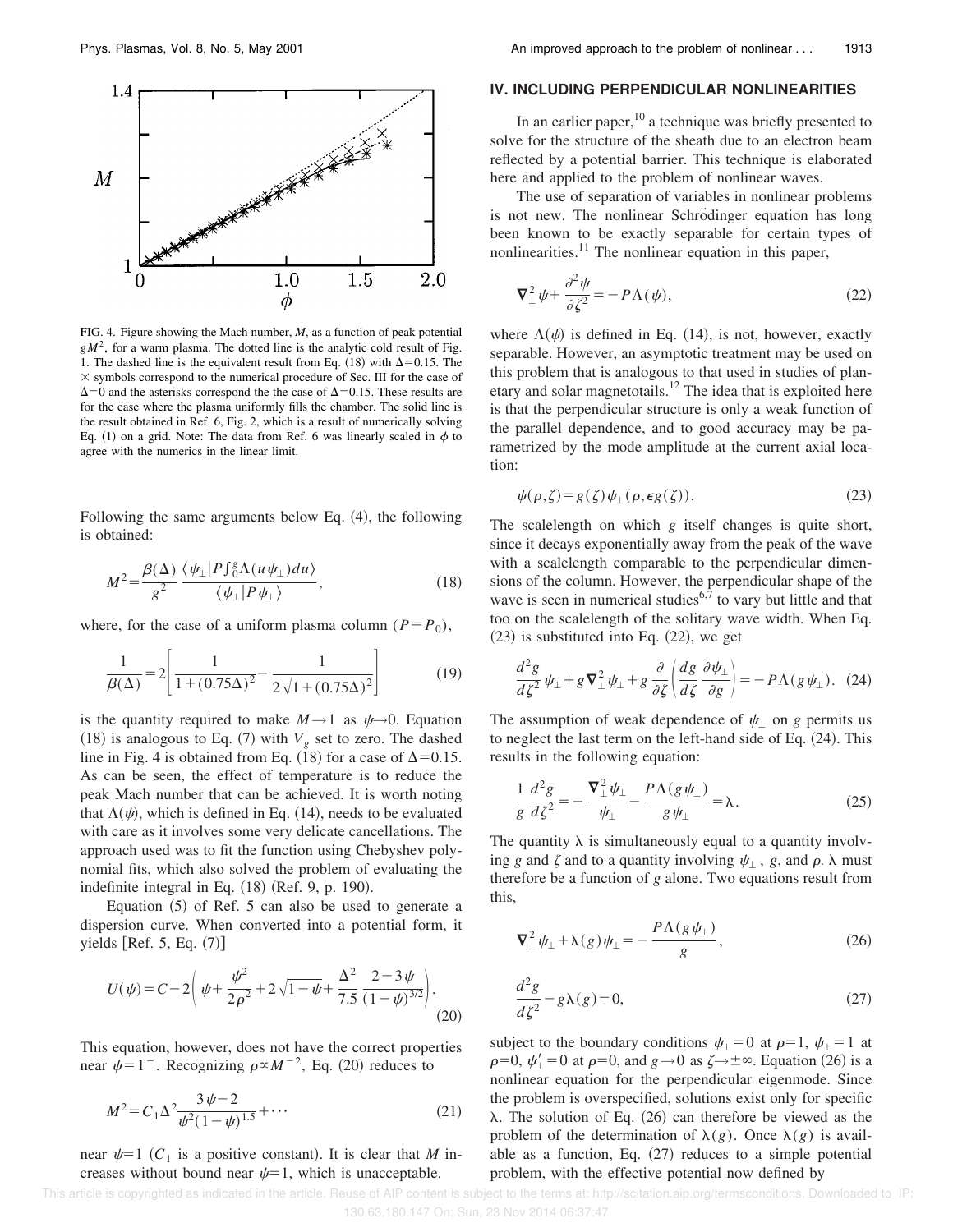

FIG. 5. Figure showing the Mach number, *M*, as a function of peak potential  $gM<sup>2</sup>$ , for a cold, Cartesian plasma with a vacuum gap. The plasma is a uniform slab occupying the inner 44% of the volume. The squares are data obtained for this configuration from Ref.  $7$  (Fig. 5) via a PIC simulation. The solid line is the analytic result of Eq.  $(9)$ , which is for a filled, cylindrical system. The dotted–dashed line is the result of the procedure described in Sec. IV for the same parameters as the PIC simulation. Note: The simulation data was linearly scaled along  $\phi$  to agree with the numerics in the linear limit. Only the late time data is plotted, and  $M=1$  has been defined as the small amplitude limiting value.

$$
V_g(g) = -\int_0^g u\lambda(u)du.
$$
 (28)

The procedure described in Ref. 12 is only slightly different from this paper. In that treatment, the *z* dependence is available through algebraic relationships, and once the perpendicular equation is solved, the entire problem is done. Here, the solution of the perpendicular equation  $(26)$  leads into another equation, this time for  $g(\zeta)$  itself.

Figure 4 displays the results of this procedure for two cases. The  $\times$  symbols correspond to a case of  $\Delta=0$ , i.e., a cold plasma, and the asterisk symbols correspond to a case of



FIG. 6. Figure showing the Mach number, *M*, as a function of peak potential  $gM<sup>2</sup>$ , for a cold, cylindrical plasma with different vacuum gaps. The squares are from Ref. 2, Fig. 7(a). The dashed line is for  $r/a = 0.75$  and the solid line is for  $r/a = 0.5$ , where *r* is the plasma radius and *a* is the inner diameter of the wall. According to Ref. 2, the filament injector had a  $r/a = 0.75$ . The dotted line is the result from Ref. 6, which corresponds to the case of *r*/*a* = 1. Note: The imported data has been scaled in  $\phi$  to agree in the linear limit.

 $\Delta$ =0.15. Since  $\Delta^2$  is proportional to the thermal energy spread in the distribution, it is expected that the singularity will soften as  $\Delta$  increases. As seen from the figure, this is indeed the case.

The dotted line in Fig. 4 corresponds to the analytic result of Eq.  $(9)$ . The agreement with the numerical result is quite poor. For the case of  $\Delta=0.15$ , the agreement between the the numerical procedure and the analytic result from Eq. (18) is quite good. The poor agreement for  $\Delta=0$  is expected, since that is when the perpendicular profile is expected to distort the most. The solid line in the figure is the result from Ref. 6, Fig. 2. This is the result of numerically solving the elliptic equation  $(1)$  on a two-dimensional mesh using a finite-difference approximation of the Laplacian. There is a clear deviation at the higher values of *M*, where the procedure presented in this section yields a higher answer than that of Ref. 6.

Figure 5 presents the results for a plasma slab with a vacuum gap. To compare with the results of Ref. 7, Cartesian geometry was used in the numerical procedures. The PIC simulation results of Ref. 7 were for a case where the plasma occupied 44% of the volume of the chamber. The results are shown as squares in the figure. The dotted–dashed line corresponds to the same case solved by the procedure described in this section. The agreement is excellent. It should be noted that the crucial features are the shape of the curve and the highest value of *M*, Without the vacuum gap, the numerical procedure yields much lower values of *M*. The solid line is the analytic result of Eq.  $(9)$ . This is now a case where the numerical solutions actually yield higher values than the analytical prediction.

Figure 6 presents the results of a cylindrical plasma with a vacuum gap. This is relavent to most experiments. $2,3$  The squares are from Fig.  $7(a)$  of Ref. 2. The solid line corresponds to a case of  $r/a = 0.5$ , while the dashed line corresponds to  $r/a = 0.75$ . According to Ref. 2, the injector size corresponded to the latter curve. However, it is quite likely that the plasma filled a smaller volume that that, which perhaps explains why the solid line fits the data better. The dotted line corresponding to Ref. 6 is well below the data, but that is partly because it corresponds to a filled waveguide, i.e.,  $r=a$ .

The formulation developed in this paper was applied to the problem of a violently relaxing plasma that encounters a potential barrier.<sup>10</sup> The results of that study are briefly summarized here to highlight the strengths and weaknesses of method presented here.

Simulation of a quiescent non-neutral plasma column that is abruptly permitted to expand and equilibrate in a longer column indicates that as the plasma beams slow down, they develop internal sheaths, similar to double layers seen in neutral plasmas. The onset of these internal sheaths is quite predictable and they retain their ''shape'' for long periods of time. The formulation presented in this paper was applied to that problem, and the onset and evolution of the structures were successfully predicted.<sup>10</sup> The technique followed was exactly the same as that given in the preceding sections, except that in this problem, *all the electrons are*